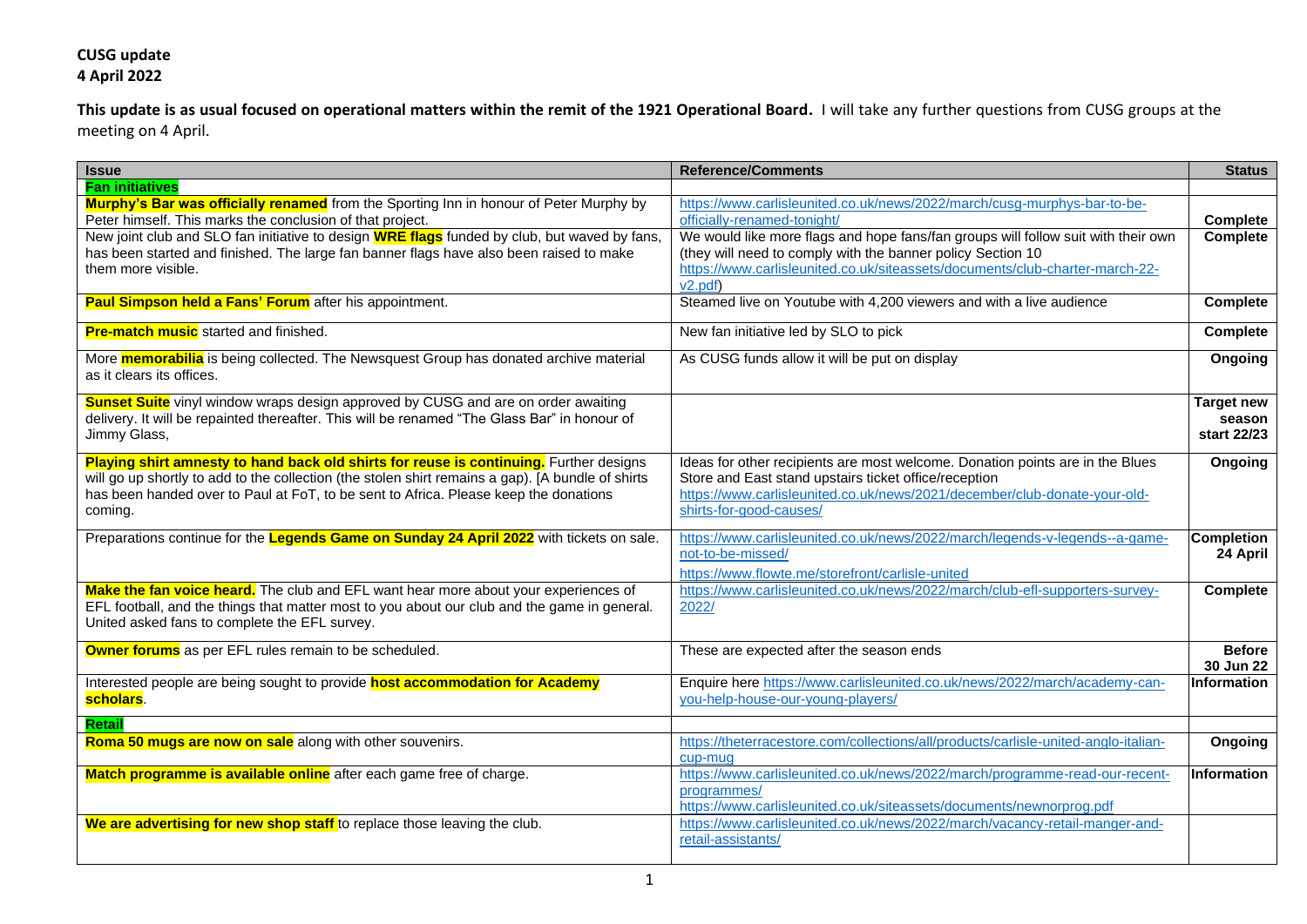| <b>Issue</b>                                                                                                                                                                                                     | <b>Reference/Comments</b>                                                                                                                                                                                                                                                                                                                                                                                                                             | <b>Status</b>      |
|------------------------------------------------------------------------------------------------------------------------------------------------------------------------------------------------------------------|-------------------------------------------------------------------------------------------------------------------------------------------------------------------------------------------------------------------------------------------------------------------------------------------------------------------------------------------------------------------------------------------------------------------------------------------------------|--------------------|
| <b>Tickets</b>                                                                                                                                                                                                   |                                                                                                                                                                                                                                                                                                                                                                                                                                                       |                    |
| Average gates are currently 4,899 after 20 games.<br>21/22 19/20 18/19                                                                                                                                           | As a one-off #WhatEverItTakes ticket promotion match was successful<br>financially.                                                                                                                                                                                                                                                                                                                                                                   | Complete           |
| 4,483 3,792 4,369<br>Home<br>416<br>328<br>343<br>Away<br>4,899 4,119 4,712<br>Total<br>20<br>19<br>23<br>Games                                                                                                  | The turnout was very good boosted by a number of complementary tickets to the<br>community. Receipts were broadly equivalent to crowd of circa 5500 at "normal"<br>undiscounted prices. There was a modest additional catering income benefit too<br>from more attendees. Ticket income was the third best of the season behind<br>Barrow and Bristol Rovers.                                                                                         | <b>Information</b> |
| <b>#WhatEverItTakes ticket promotion match</b> launched and completed with 8,500 fans (over<br>8,000 home fans) attending, thanks to all who supported and attended.                                             | Increased attendances from heavily discounted tickets mean the real benefits<br>are mostly gained in future (if fans return to future games). We will continue to do<br>promotional games on an occasional basis when the timing is beneficial.                                                                                                                                                                                                       |                    |
|                                                                                                                                                                                                                  | Short notice promotions are outside EFL regulations. They need planning some<br>weeks in advance with the away club (EFL Reg 34) and with the safety team.                                                                                                                                                                                                                                                                                            |                    |
| <b>Commercial</b><br>Foxy's hospitality is sold out for all remaining home games. Room is available to book a<br>private room contact.                                                                           | https://www.carlisleunited.co.uk/news/2021/june/hospitality-join-us-in-foxys-this-<br>season/                                                                                                                                                                                                                                                                                                                                                         | Ongoing            |
| End of season awards night on 8 May is being planned, watch for details. Space will be very<br>limited. Sponsorship will be invited.                                                                             | Full details on club channels in April.                                                                                                                                                                                                                                                                                                                                                                                                               | April 2022         |
| <b>iFollow</b> numbers at recent games have been<br>as follows:<br>Rochdale (A) 811<br>Rochdale (H) 542<br>$\bullet$<br>Bristol Rovers (H) 316<br>Port Vale (H) 494<br>$\bullet$<br>Newport (H) 556<br>$\bullet$ | The piracy of iFollow is increasing and we can see fans openly discussing and<br>sharing illegal stream information on social media fan sites (especially<br>facebook). This practice is openly going on and the names of those doing it<br>clearly to be seen and identified. Please don't do it as it harms the club you<br>support. https://www.carlisleunited.co.uk/news/2020/november/efl-campaign-<br>launched-to-discourage-illegal-streaming/ | <b>Information</b> |
| <b>Community</b>                                                                                                                                                                                                 |                                                                                                                                                                                                                                                                                                                                                                                                                                                       |                    |
| The club hosted the <b>Carlisle Half marathon</b> , immediately after the Northampton<br>game. Thanks to the staff who worked to clean after the game in the evening and early next<br>day before the start.     | https://www.carlisleunited.co.uk/news/2022/march/carlisle-half-just-over-one-<br>week-to-go/                                                                                                                                                                                                                                                                                                                                                          | <b>Complete</b>    |
| CUSG supported a community initiative to encourage bike riding to Barrow                                                                                                                                         |                                                                                                                                                                                                                                                                                                                                                                                                                                                       | Complete           |
| Bucket collection held for Ukraine at Northampton and raised £2,380.                                                                                                                                             |                                                                                                                                                                                                                                                                                                                                                                                                                                                       | Complete           |
| The club supported homeless charity <b>Shelter's 'No Home Kit' campaign</b> at our rescheduled<br>home game against Rochdale.                                                                                    | https://www.carlisleunited.co.uk/news/2022/february/club-united-and-rochdale-<br>to-support-nohomekit/                                                                                                                                                                                                                                                                                                                                                | Complete           |
| <b>Bucket collection for Cumbria Pride</b> to be rescheduled for Mansfield game                                                                                                                                  |                                                                                                                                                                                                                                                                                                                                                                                                                                                       |                    |
| Paul Simpson is to attend a <b>Business Breakfast for Carlisle Youth Zone</b> in the week<br>before the final game of the season.                                                                                |                                                                                                                                                                                                                                                                                                                                                                                                                                                       | <b>May 2022</b>    |
| Carlisle United Community Sports Trust launched <b>Armed Forces and Veterans Club</b> , which<br>will be holdings its first get-together in Foxy's Restaurant at Brunton Park on Wed 6 April.                    | https://www.carlisleunited.co.uk/news/2022/march/cst-armed-forces-and-<br>veterans-club-launched/                                                                                                                                                                                                                                                                                                                                                     | <b>Information</b> |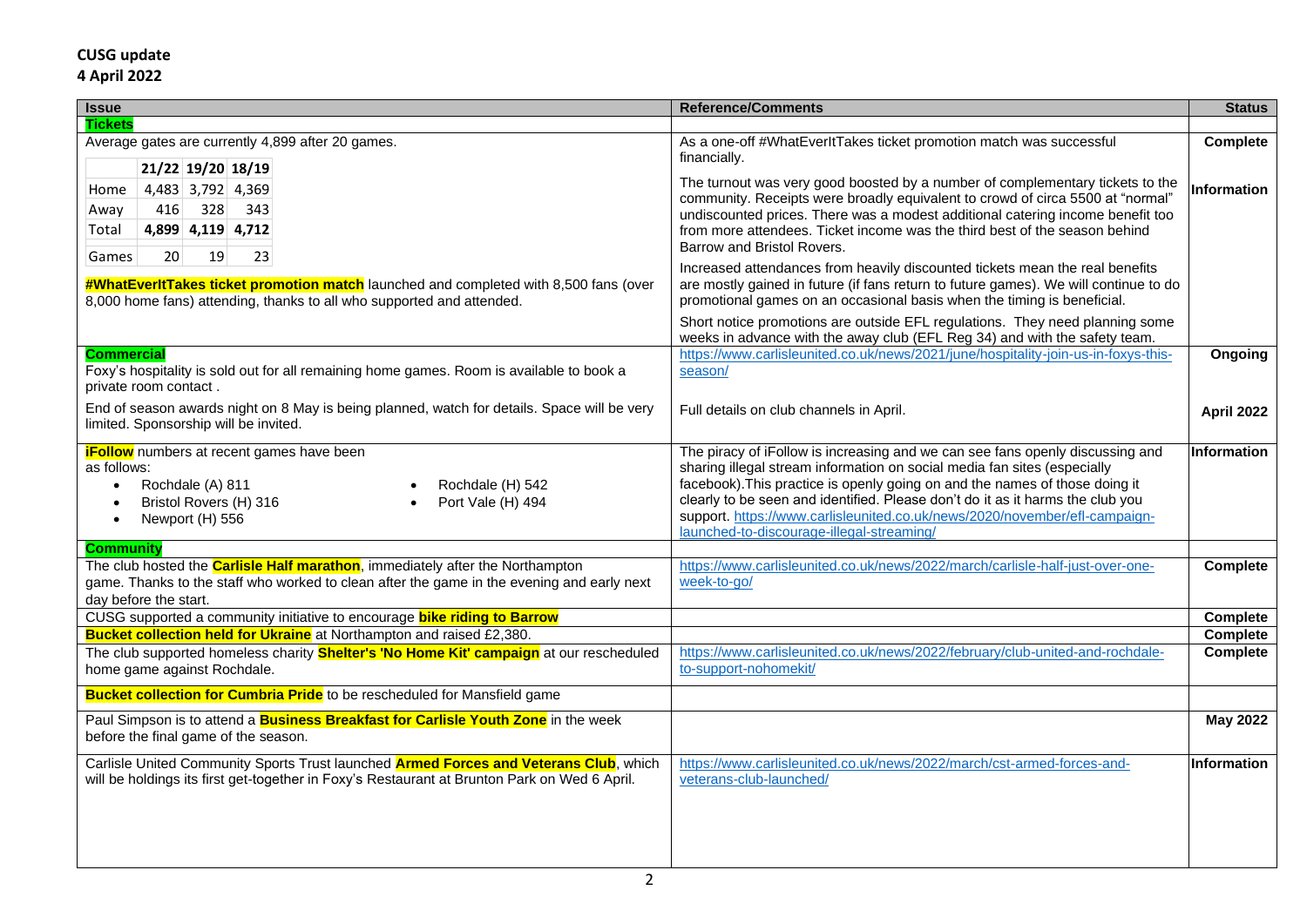| <b>Issue</b>                                                                                                                                                                                                                                                                                                                                                                                  | <b>Reference/Comments</b>                                                                                                                                         | <b>Status</b>      |
|-----------------------------------------------------------------------------------------------------------------------------------------------------------------------------------------------------------------------------------------------------------------------------------------------------------------------------------------------------------------------------------------------|-------------------------------------------------------------------------------------------------------------------------------------------------------------------|--------------------|
| <b>Stadium</b>                                                                                                                                                                                                                                                                                                                                                                                |                                                                                                                                                                   |                    |
| We continue to spend heavily on unavoidable essential stadium repairs, safety works and                                                                                                                                                                                                                                                                                                       | Much of this work is invisible, but nevertheless essential, and adds up every                                                                                     | Ongoing            |
| critical renewals. Future power costs are likely to increase.                                                                                                                                                                                                                                                                                                                                 | month.                                                                                                                                                            |                    |
| Flood insurance for 21/22 has been secured                                                                                                                                                                                                                                                                                                                                                    | 15% extras cost, despite flood defence works in the City and around the ground.                                                                                   | <b>Complete</b>    |
| The full electrical rewire of the west stand upstairs area is continuing in Murphy's Bar then<br>Legends and finally McConnell's.                                                                                                                                                                                                                                                             |                                                                                                                                                                   | Ongoing            |
| Replacement LED lighting on west side is continuing to be installed throughout as the old<br>lighting is life expired.                                                                                                                                                                                                                                                                        |                                                                                                                                                                   | Ongoing            |
| <b>Stadium break-ins</b> have been suffered accompanied by thefts and damage.                                                                                                                                                                                                                                                                                                                 | Stolen items have generously been replaced by fan groups and via insurance.                                                                                       | Complete           |
| Painting in the two club houses has been completed to improve the standard for players.                                                                                                                                                                                                                                                                                                       |                                                                                                                                                                   | <b>Complete</b>    |
| Painting of West stand is recommenced with McVities and McConnells now completed.<br>New flooring for McConnells is to be installed.                                                                                                                                                                                                                                                          | Sunset painting to follow.                                                                                                                                        | Ongoing            |
| The <b>annual audit by the Safety Advisory Group</b> will take place at the end of May.                                                                                                                                                                                                                                                                                                       | Detailed inspections planned for April and May.                                                                                                                   | <b>May 2022</b>    |
| Full structural survey planned for 22/23.                                                                                                                                                                                                                                                                                                                                                     |                                                                                                                                                                   | <b>June 2023</b>   |
| <b>Stadium pitch</b> and training pitch renovations are being planned by Dave Mitchell to start in<br>early May.                                                                                                                                                                                                                                                                              |                                                                                                                                                                   | <b>May 2022</b>    |
| <b>Matches</b>                                                                                                                                                                                                                                                                                                                                                                                |                                                                                                                                                                   |                    |
| Sadly, incidences of fan disorder on matchday are increasing with pitch incursions (by<br>children) and bottle throwing.                                                                                                                                                                                                                                                                      | We understand emotions run high, but we appeal to fans not to overstep.                                                                                           | Ongoing            |
| Fan incidents versus Swindon have been dealt with but we have new incidents from<br>Northampton and Rochdale.                                                                                                                                                                                                                                                                                 | We cannot let these become the norm. It is leading actions by the club and FA<br>intervention.                                                                    |                    |
| Club has supported the EFL campaign to improve fan behaviour under the headline "FFS<br><b>For Football's Sake"</b>                                                                                                                                                                                                                                                                           | https://www.carlisleunited.co.uk/news/2022/march/ffs-for-footballs-sake/                                                                                          |                    |
| Crowd disorder arose at Bristol Rovers game arising from fans not sitting in allocated seats.                                                                                                                                                                                                                                                                                                 | With increased attendances it is crucial fans sit in the allocated seats on their<br>tickets                                                                      |                    |
| We are increasingly reliant on <b>bought in sub-contract stewards</b> for the increased numbers<br>to address fans disorder.                                                                                                                                                                                                                                                                  | This is costing extra cash.                                                                                                                                       |                    |
| Fans will have noted the recent trend for matches to be paused for <b>medical attention given</b><br>to fans in the crowd.                                                                                                                                                                                                                                                                    | Fans and team doctors/medics/players should feel reassured there is no need<br>for them to become involved in the care of normal course of events.                | <b>Information</b> |
| On a number of occasions, the normal processes for dealing with these instances have been<br>circumvented, with a team's medical staff being called into action. Clubs have well-<br>established processes in place for dealing with such events. The team doctor and team<br>medical staff have a designated role on match day and medical provision for supporters is<br>outside this role. | Stadium staff have a responsibility to provide this care and this provision should<br>be sufficient that the team doctor is not required to attend to spectators. |                    |
| There is sufficient and separate medical provision in place for both supporters and players.                                                                                                                                                                                                                                                                                                  |                                                                                                                                                                   |                    |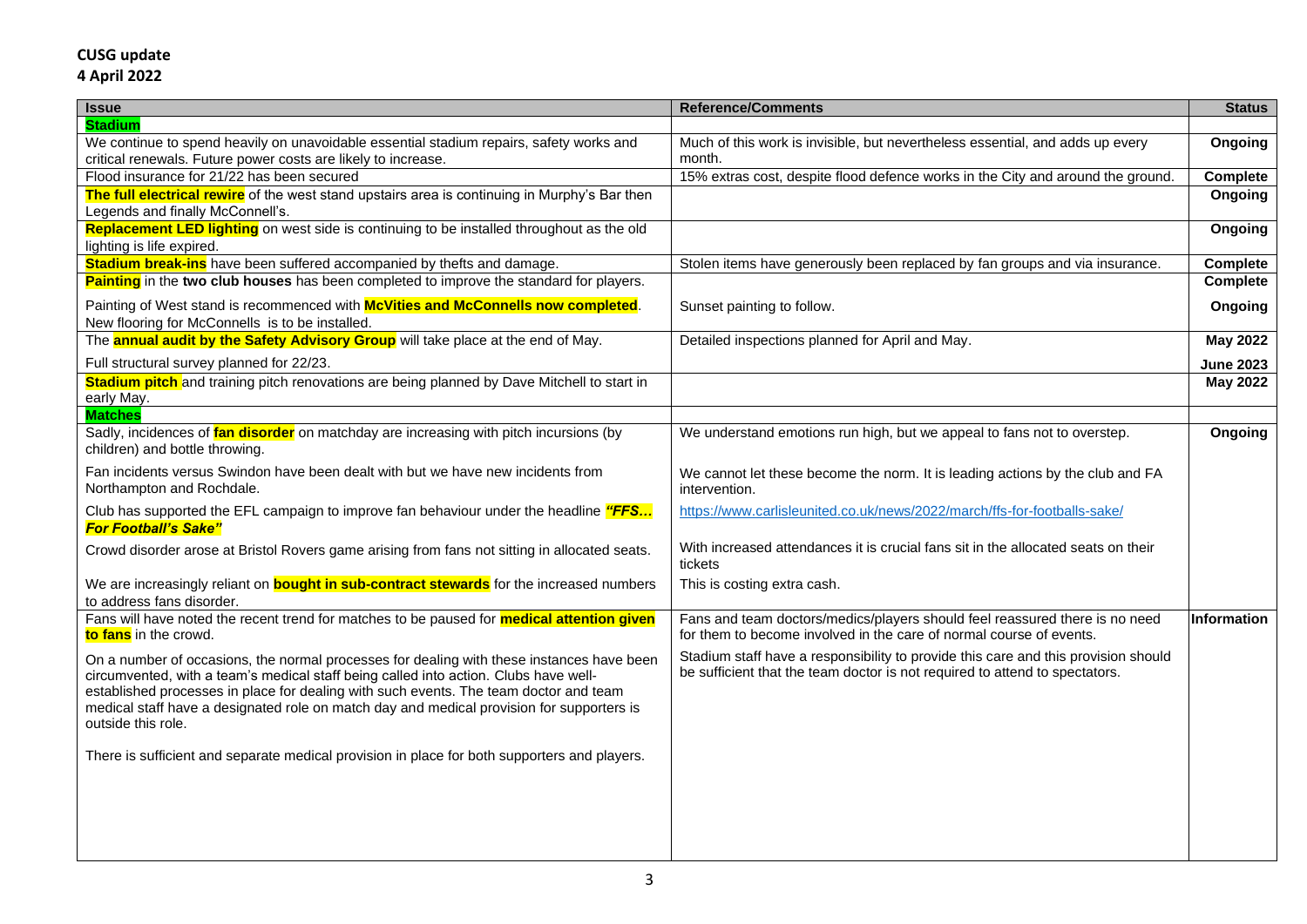| <b>Issue</b>                                                                                                                                                                                                                                                                                                                                                                                                                                                                                                                                                                                               | <b>Reference/Comments</b>                                                                                                                                                                                                                                                                                                                                                                                                                                                                                          | <b>Status</b>      |
|------------------------------------------------------------------------------------------------------------------------------------------------------------------------------------------------------------------------------------------------------------------------------------------------------------------------------------------------------------------------------------------------------------------------------------------------------------------------------------------------------------------------------------------------------------------------------------------------------------|--------------------------------------------------------------------------------------------------------------------------------------------------------------------------------------------------------------------------------------------------------------------------------------------------------------------------------------------------------------------------------------------------------------------------------------------------------------------------------------------------------------------|--------------------|
| EFL.<br>As I have said before, football is a highly compliance-driven business off-the-field, and that means our operations are constantly being reviewed and inspected. The regulatory<br>regime continues to toughen and increase scrutiny.                                                                                                                                                                                                                                                                                                                                                              |                                                                                                                                                                                                                                                                                                                                                                                                                                                                                                                    |                    |
| Latest <b>EFL Safeguarding</b> compliance inspection has taken place. We are awaiting results.<br>This is the fifth routine review / inspection of this area in the last 18 months. It demonstrates<br>the importance to the EFL and the club.                                                                                                                                                                                                                                                                                                                                                             | Safeguarding is a key are of focus for the club where more resources are being<br>spent.                                                                                                                                                                                                                                                                                                                                                                                                                           | Ongoing            |
| The next EFL compliance area is completion of the first stage of the new <b>EFL Green Code</b> .                                                                                                                                                                                                                                                                                                                                                                                                                                                                                                           | This will be a major challenge for us.                                                                                                                                                                                                                                                                                                                                                                                                                                                                             | To start           |
| We are awaiting results of the <b>EFL Diversity</b> Standard initial review of the club's activities.                                                                                                                                                                                                                                                                                                                                                                                                                                                                                                      | Initiatives undertaken by the club at Northampton working together with CUSG<br>are part of this initiative                                                                                                                                                                                                                                                                                                                                                                                                        | Ongoing            |
| The EFL is developing its own <b>EFL EDI strategy</b> in response to the Fan Led Review<br>recommendation E "Football needs to improve equality, diversity and inclusion in clubs with<br>committed EDI Action Plans regularly assessed by IREF."                                                                                                                                                                                                                                                                                                                                                          | This will increase the importance of EDI within clubs.                                                                                                                                                                                                                                                                                                                                                                                                                                                             |                    |
| EFL is offering training for club EDI officers.                                                                                                                                                                                                                                                                                                                                                                                                                                                                                                                                                            | We don't have a member of staff fulfilling that role, it is held by a volunteer via<br>CUSG and CUOSC                                                                                                                                                                                                                                                                                                                                                                                                              | Information        |
| <b>EFL continues to tighten spending controls.</b> New rules introduced for 21/22 season are<br>now taking effect. The club has just submitted forecast information to 30 June 2023 under<br>new regulation 16.16. Further spending controls in L2 are planned for 22/23 and a deeper<br>radical review and changes in being worked for the whole EFL (UEFA is doing the same).                                                                                                                                                                                                                            | The long term objective is to improve the viability of clubs in the EFL via cost<br>control (regulation) and a fair distribution of game wealth (from the Fan Led<br>Review and Independent Regulator). We support this twin track approach.                                                                                                                                                                                                                                                                       | Ongoing            |
| <b>Catering</b>                                                                                                                                                                                                                                                                                                                                                                                                                                                                                                                                                                                            |                                                                                                                                                                                                                                                                                                                                                                                                                                                                                                                    |                    |
| <b>Catering APP</b> use for pre-purchased food and drink in bars and kiosks is growing slowly.                                                                                                                                                                                                                                                                                                                                                                                                                                                                                                             | Fans are encouraged to download to pre-order for click and collect, and use<br>cashless payment. It saves queueing time.                                                                                                                                                                                                                                                                                                                                                                                           | <b>Information</b> |
| Fan Food Zone continues to grow with new outlet for Nachos from Bristol Rovers (after a<br>recommendation by supporter Dan MacLennan). Other ideas welcome.<br>Get in touch here https://www.carlisleunited.co.uk/news/2021/may/fans-how-to-get-in-touch/                                                                                                                                                                                                                                                                                                                                                  | Development of Fan Zone has been self-funded via profits from the catering<br>operation. This will continue.                                                                                                                                                                                                                                                                                                                                                                                                       | Ongoing            |
| Options for a semi-permanent fan marquee are being progressed with CUOSC along with<br>potential large external bar following the success of the Horse box.                                                                                                                                                                                                                                                                                                                                                                                                                                                | We hope to increase the size of the Fan Zone as demand grows.                                                                                                                                                                                                                                                                                                                                                                                                                                                      | <b>Information</b> |
| Second half-yearly fan catering survey issued. Thanks to all who took part. It was<br>completed by insufficient fans to provide a sample that allows inferences to be<br>drawn. However, all the comments are valued and will be considered. Another survey will be<br>undertaken at the end of the season                                                                                                                                                                                                                                                                                                 | We want to improve and develop to address fan needs and issues. This requires<br>fans to help us and make their voices heard and give feedback.                                                                                                                                                                                                                                                                                                                                                                    | Complete           |
| <b>Agent payments</b><br>The FA published data showing agent payments in the year to 1 Feb 2022 in April.<br>£323million was paid to agents in the last 12 months by PL and EFL and close to £1 billon in<br>the last 3 years. Nearly £1.3m paid in L2 in 21/22 (20/21 was low due to Covid).<br>£60,000 paid by CUFC in the year to 31 January 2022. This amount is much higher than<br>the trend. As our spending on player costs in 21/22 is much less than the peak years 16/17<br>and 17/18, our agent spending has been rising in recent year given our wage level.<br>Six year trend is opposite. 2 | 1 Feb-31 Jan<br>19/20<br>16/17<br>17/18<br>18/19<br>20/21<br>21/22<br><b>CUFC</b><br>£ 34,027 £ 38,470 £ 27,431 £ 41,106 £ 39,630 £ 60,001<br>10<br>14<br>Rank<br>11<br>16<br>13<br><b>£million</b><br>L2<br>941 £ 1,170 £ 1,069 £ 1,286<br>f<br>821 £<br>959 £<br>L1<br>£ 3,099 £ 3,527 £ 5,560 £ 3,922 £ 3,082 £ 4,427<br>Champ<br>£ 42,429 £ 42,183 £ 50,481 £ 49,299 £ 40,754 £ 44,379<br>PL<br>£174,227 £211,011 £260,664 £263,369 £272,220 £272,559<br>£220,576 £257,680 £317,646 £317,760 £317,125 £322,651 | Information        |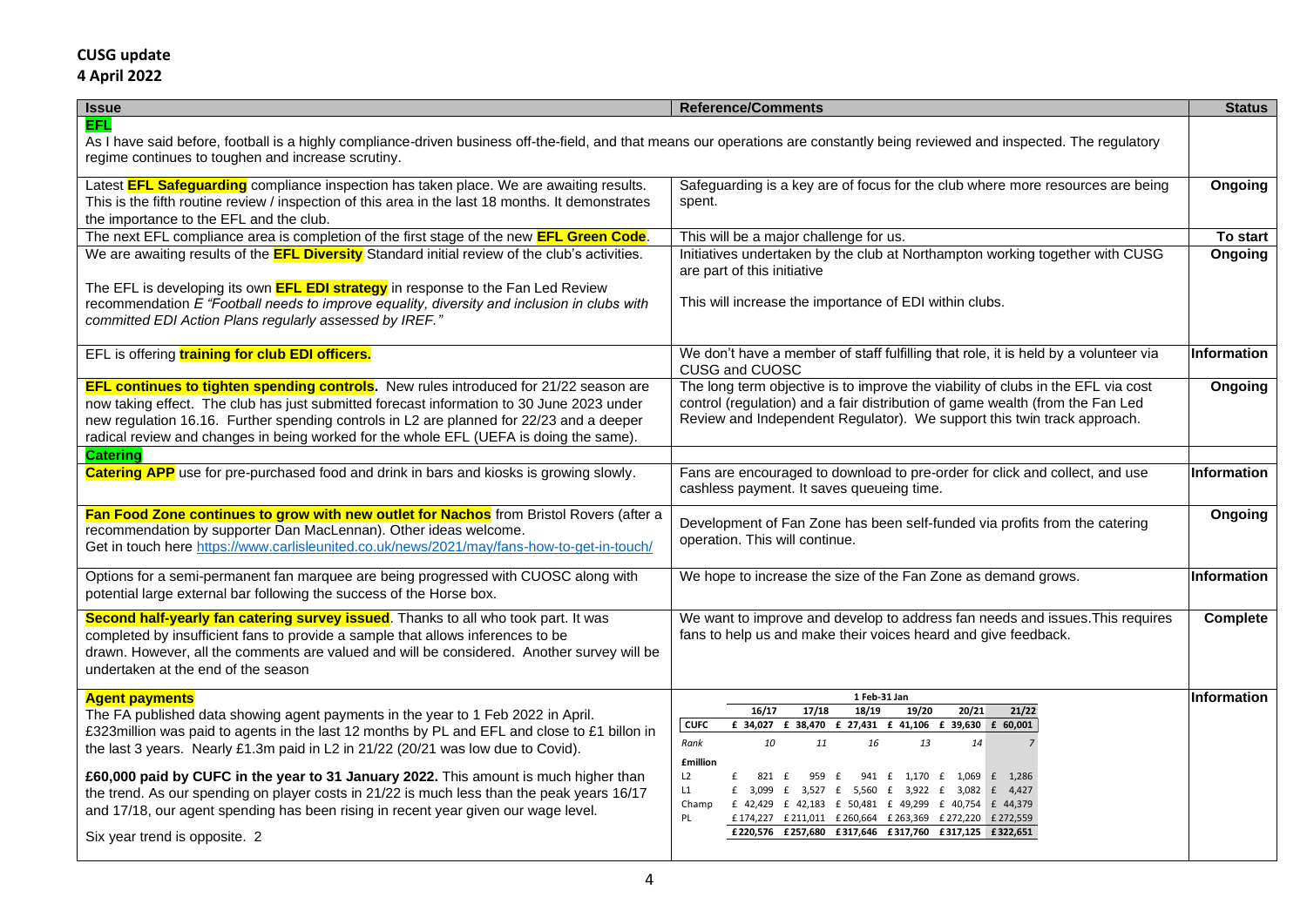| <b>Issue</b>                                                                                                                                                                                                                                                                                                                                                                                                                                                                                       | <b>Reference/Comments</b>                                                                                                                                                                                                                                                                                                                                                                                                | <b>Status</b>      |
|----------------------------------------------------------------------------------------------------------------------------------------------------------------------------------------------------------------------------------------------------------------------------------------------------------------------------------------------------------------------------------------------------------------------------------------------------------------------------------------------------|--------------------------------------------------------------------------------------------------------------------------------------------------------------------------------------------------------------------------------------------------------------------------------------------------------------------------------------------------------------------------------------------------------------------------|--------------------|
| <b>Finances</b>                                                                                                                                                                                                                                                                                                                                                                                                                                                                                    |                                                                                                                                                                                                                                                                                                                                                                                                                          |                    |
| Year ending 30 June 2021<br>Statutory Accounts for the year ended 30 June 2021 showing:<br>Profit after tax: £397,000 (19/20: £782,000)<br>$\bullet$<br>Headline turnover: £4.06m (19/20: £4.59m)<br>$\bullet$                                                                                                                                                                                                                                                                                     | Accounts contain a comprehensive review of club finances at that time. They are<br>available in full on the website for fans to see now<br>https://www.carlisleunited.co.uk/siteassets/documents/car816-cufc-1921-<br>accounts-2021.pdf                                                                                                                                                                                  | Complete           |
| Football Fortune: £1.07m (19/20: £1.45m). This includes £977,000 (19/20: £1.13m) of<br>$\bullet$                                                                                                                                                                                                                                                                                                                                                                                                   | They have been filed at Companies House and will appear shortly.                                                                                                                                                                                                                                                                                                                                                         |                    |
| income earned from player transfers.<br>Net cash in hand: £1.24m (19/20: £396,000) at 30 June 2021.<br>$\bullet$<br>Total debt: £3.16m (19/20: £3.06m) at 30 June 2021.<br>https://www.carlisleunited.co.uk/news/2022/april/club-audited-annual-accounts-2021/                                                                                                                                                                                                                                     | The profit previously disclosed to fans as long ago as September 2021.<br>https://www.carlisleunited.co.uk/news/2021/september/chief-exec-september-<br>update-part-3/                                                                                                                                                                                                                                                   |                    |
| Year ending 30 June 2022<br>Year to date 21/22<br><b>Trading</b><br>In the eight months ended 28 February 2022 overall net profit year-to-date of £0.2m.                                                                                                                                                                                                                                                                                                                                           | A detailed review of the six months half-year ended 31 December was provided<br>in January highlighting £0.4m profit (driven by £0.45m player sales and £166k<br>PL grant). https://www.carlisleunited.co.uk/news/2022/january/chief-exec-fan-<br>initiatives-catering-and-finances/                                                                                                                                     | <b>Information</b> |
| second and final instalment of Premier League support funding received (making<br>$\bullet$<br>£333k received in the year)                                                                                                                                                                                                                                                                                                                                                                         | https://www.premierleague.com/news/2355609                                                                                                                                                                                                                                                                                                                                                                               |                    |
| Player income so far £0.6m<br>$\bullet$<br>At this stage this profit is expected to become an overall estimated full year forecast<br>$\bullet$<br>outturn loss of circa £0.1m by the year end.                                                                                                                                                                                                                                                                                                    | Sales of Tanner, Hayden and add-ons from prior year deals<br>This estimate remains subject to a number of income and costs uncertainties in<br>the final third of the 21/22 year.                                                                                                                                                                                                                                        |                    |
| <b>Funding</b><br>We continue to have received no additional debt funding since May 2019.<br>$\bullet$<br>No debt repayments have been made in 21/22 so far, except £40k to the EFL.<br>$\bullet$<br>We await a response from PurePay to the ideas put forward by the club in December<br>$\bullet$<br>on loan discussions.<br>$\bullet$<br>Interest continues to accrue on the PurePay loan It cannot be ruled out that PurePay<br>will require cash repayments in the rest of 2022 (and beyond). | No new external debt funding is planned in the remainder of 21/22 or 22/23.<br>We continue to have no plans to make any other debt repayments in the<br>remainder of 21/22 or 22/23, except £40k to the EFL.<br>The Holdings Board continues to seek a response from PurePay to the ideas put<br>forward by the club in December on loan discussions.                                                                    | No change          |
| Cash<br>We expect a reduction in cash reserves in the second half of 21/22. This cycle is<br>$\bullet$<br>normal every year (before any unexpected Football Fortune)                                                                                                                                                                                                                                                                                                                               | https://www.carlisleunited.co.uk/news/2022/january/chief-exec-club-matters-fan-<br>led-review-and-ownership/                                                                                                                                                                                                                                                                                                             | <b>Information</b> |
| This usual reduction in cash reserves will be higher this year from the additional<br>$\bullet$<br>spending on players in the January window and the costs from changing in football<br>management in February. However, new unbudgeted Football Fortune (contingent<br>transfer add-ons) cash receipts also came in Feb & March to offset this.                                                                                                                                                   | By continuing to be in a sound financial position, with cash reserves in the bank,<br>meant the club could increase football spending in January and still manage this<br>without any financial issues, and do it without the comfort of a benefactor to help<br>provide financial cover.                                                                                                                                |                    |
| Our trade creditors position remains good with the liabilities being low.<br>$\bullet$<br>All our PAYE and VAT liabilities continue to be paid up in full and on time.<br>$\bullet$<br>We do not need to sell 22/23 season tickets early to get cash in for funding.                                                                                                                                                                                                                               | Our cash position has strengthened meaning our cash position remains sound<br>even after additional commitments. This is vulnerable to unplanned payments<br>and uncertainties.<br>Next detailed financial update will be for the nine months ended 31 March 2022.                                                                                                                                                       | April 2022         |
| Year ending 30 June 2023<br>Looking ahead we have no significant further guaranteed transfer receipts to come from<br>historic deals. With our self-sufficient funding model and no benefactor, that means our<br>funding needs in 22/23 must be covered from the cash reserves remaining at 30 June 2022<br>and new income for next season.                                                                                                                                                       | Ticket income in the final games this season and 22/23 new season ticket sales<br>will be critical to our plans and what we can afford to spend in 22/23. A strong<br>and positive finish to the 21/22 season with excitement for 22/23 is clearly vitally<br>important. This is alongside the continuing need to conserve cash to fund our<br>normal future trading activities and cover unplanned events is important. | <b>Information</b> |